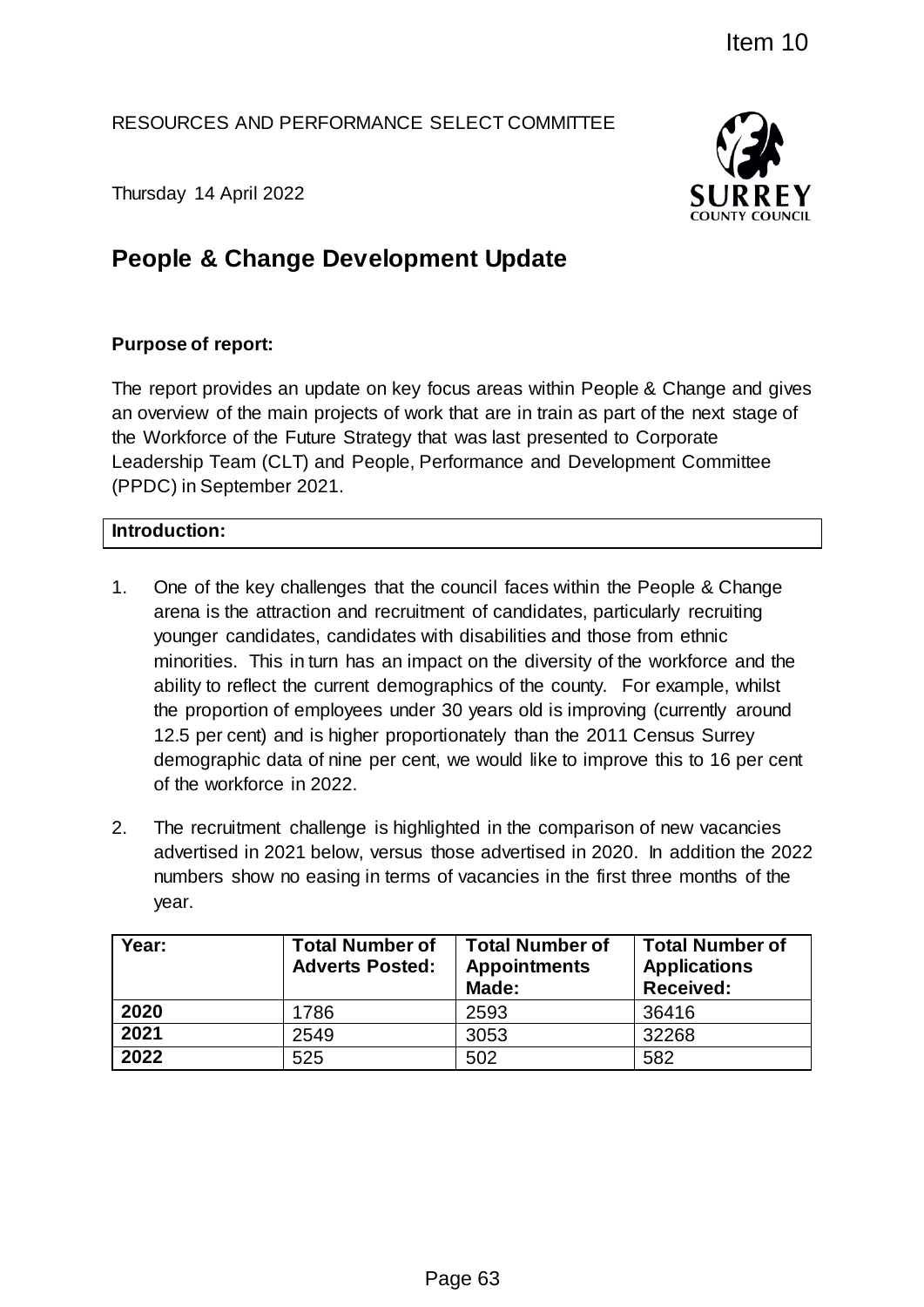- 3. The retention of staff in the current market is challenging, particularly within the social care and social work sectors, where the issues are longer standing and more complex, due to budget pressures and affordability of candidates. The national average for voluntary turnover is currently around 15 per cent and whilst Surrey's average is around 13 per cent, this rises to just over 20 per cent for Social Workers within Children's service.
- 4. The recruitment market is a candidate-driven one, which means that it is even harder to attract and retain the best candidates. Councils are competing for the same candidates, which has an adverse effect on pay rates, further impacting on budgets. There continues to be significant focus on social care and social work sectors from our permanent and temporary resourcing teams, with a particular lens on the conversion of temporary workers to permanent contracts.

## **Areas of Focus for 2022**

- 5. Future Programmes of Work have been identified following a Stocktake of the Workforce of the Future projects in November 2021. The People & Change Programme Management Office (PMO) will coordinate 18 different programmes of work across the following Workforce of the Future Categories:
	- a) Employee Experience programmes: Reward Reform **Wellbeing** Equality, Diversity & Inclusion (EDI) Representation Personalised Intranet & Policies EDI Inclusion & Belonging
	- b) Leadership and Development programmes: Agile Organisation Programme Succession Planning Talent Management
	- c) Resourcing and Workforce Design programmes: Affordability & Twin Track Resourcing Process Joint Venture Blended Resourcing Children's Workforce Planning
	- d) Insights programmes: Digital, Business & Insights Monthly Storytelling Digital Workforce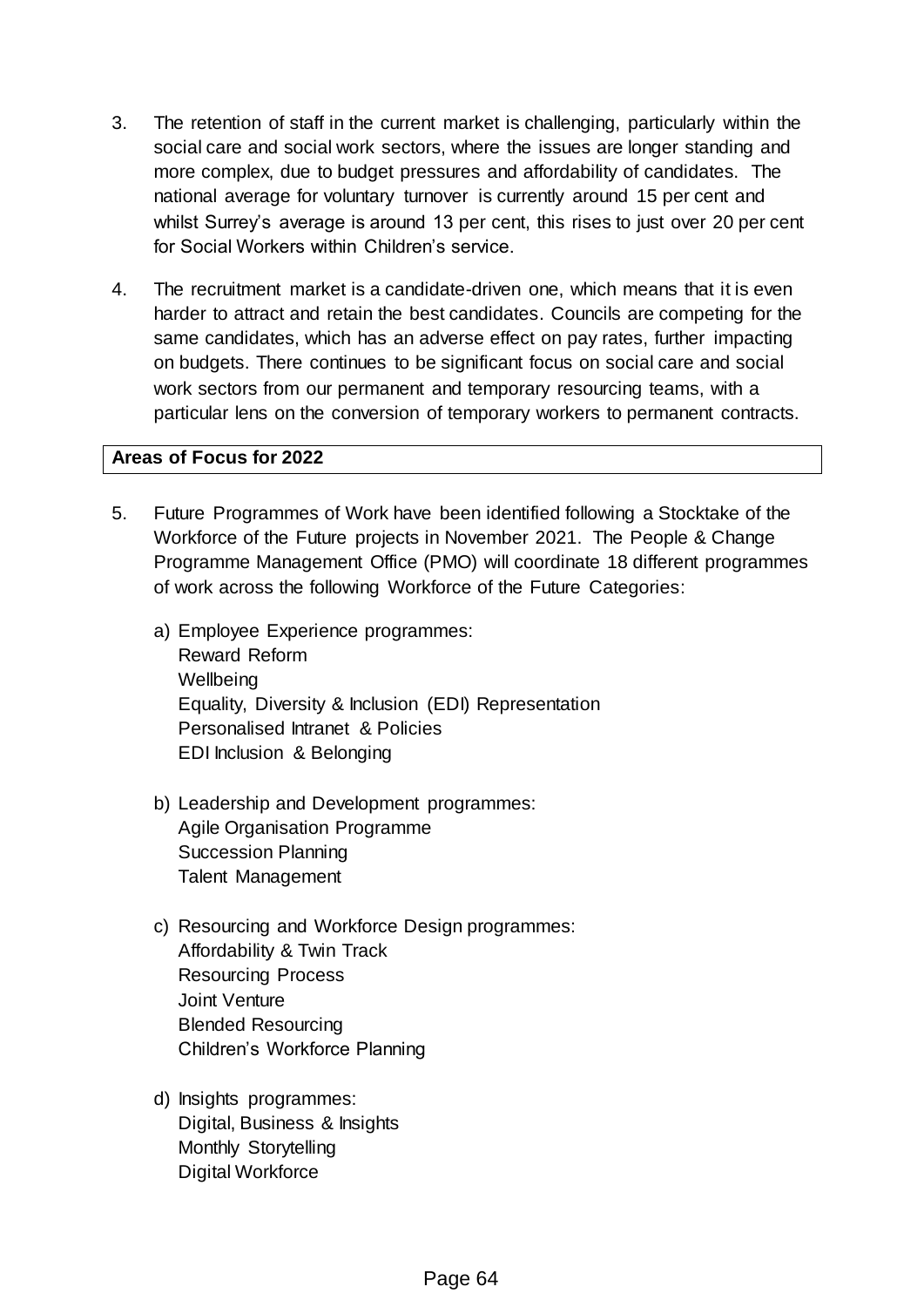These are further enabled by two additional programmes of work on the transformation of Business Operations and the Design & Change Review.

Some of the areas of work are corporate programmes, such as the Agile Organisation Programme, but are underpinned by People & Change in terms of preparing and supporting the organisation through change and therefore require a project plan to support the work required to deliver the programme successfully.

The Programme Management Office will drive the progress of these programmes to ensure successful and timely delivery to the rest of the organisation.

Updates will be taken to CLT and PPDC on a regular basis to ensure that the work is on track and that the service is delivering to schedule on its planned projects.

- 6. Employee Reference Groups (ERG's) were set up in 2021 to provide support for specific groups of employees who may experience discrimination and to help enable the organisation to better understand and address diversity issues in a collaborative way. The Council currently has eight ERG's:
	- Disabled Employees Network in Surrey
	- Deaf Employees Network
	- Parent Network
	- Carers Network
	- Minority Ethnic Group and Allies
	- Lesbian, Gay, Bisexual, Transgender, Intersex, Queer/questioning, Asexual (LGBTQ+) Network
	- Early Careers Network
	- Women's Network
	- 6.1 The ERG's all have an Executive and Cabinet Sponsor to support them in their work. Each ERG is in a different stage of development and maturity. Some have a wide membership, agreed terms of reference and agreed objectives or work plans outlining what they aim to achieve, whilst others are still focussed on recruiting members and agreeing ERG officer roles.
	- 6.2 To support the development and influence of our ERG's, a 12-month Equality, Diversity and Inclusion, Implementation Consultant role has been created and recruited to. This role will work with the ERG's and support them to develop sustainable structures, effective communication and agreed annual objectives. This role will work very closely with EDI colleagues, ensuring that we have the systems in place to make SCC an inclusive place to work and to assist in our attraction of candidates from more diverse groups across the county.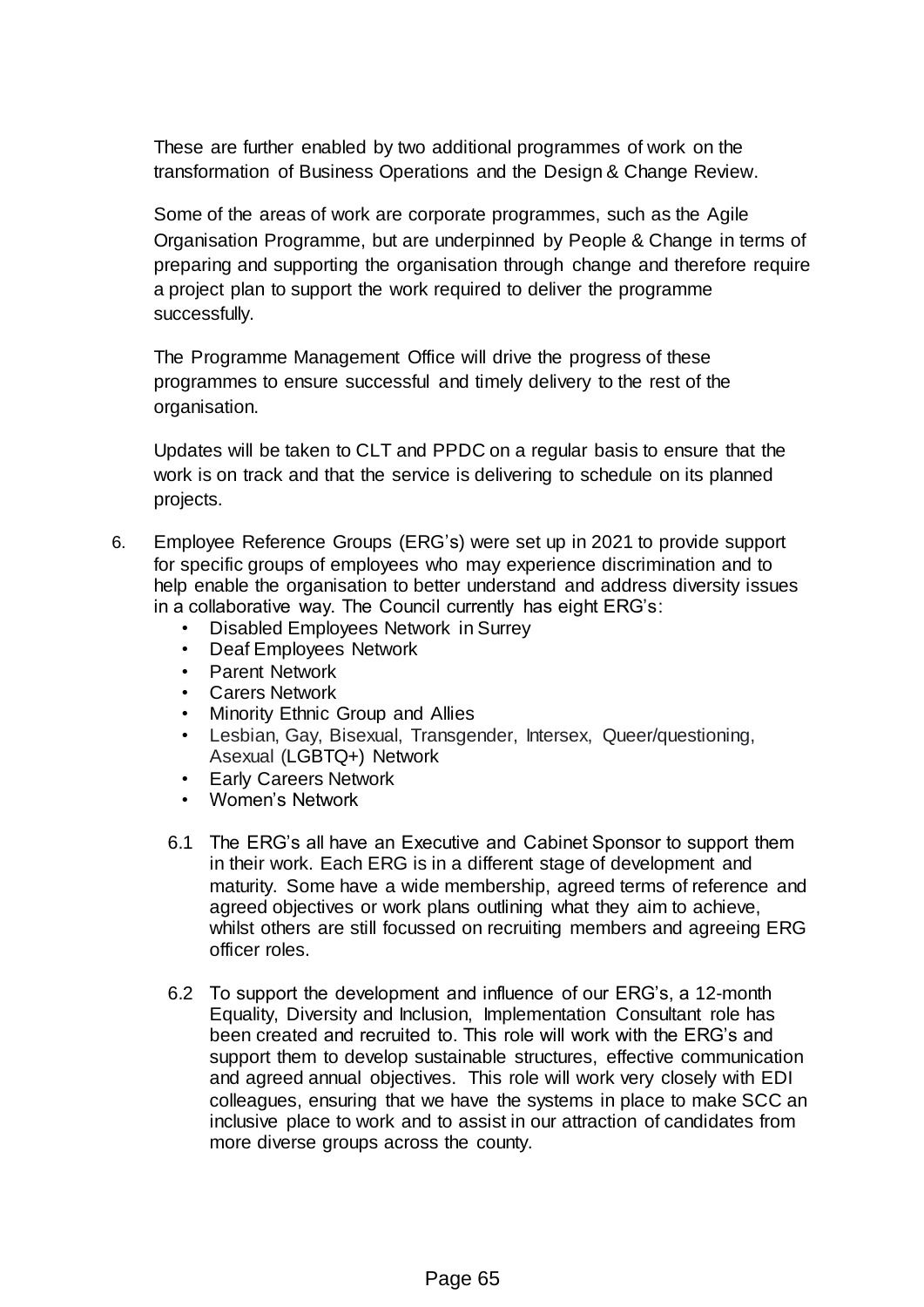- 6.3 The EDI Forum provides a space for all ERG's (and trades unions) to meet to share their work, experiences and make recommendations to the EDI Change Group. The terms of reference of the forum are currently under review, in collaboration with the ERG's, with the aim of giving the forum more structure and strengthening its relationship with the EDI Change Group, as well as better scrutiny over actions and issues that are raised by members.
- 7 As part of the council's work last year to develop an Employee Value Proposition (EVP), research was undertaken to determine what aspects of employee experience both current and prospective Surrey County Council (SCC) staff valued most from their jobs. This research included a literature review of global and national workforce trends; focus groups for current SCC employees; additional EVP related questions within the Pulse Survey and a survey of prospective staff by the Recruitment Team. This work found the following:

|                                         | What aspects of<br>employee<br>experience do<br>you value the<br>most? | What do you<br>think SCC does<br>well<br>(as an<br>employer)? | What do you think<br><b>SCC does not do</b><br>well (as an<br>employer)? | <b>What could SCC</b><br>do better<br>(as an<br>employer)?     |  |  |
|-----------------------------------------|------------------------------------------------------------------------|---------------------------------------------------------------|--------------------------------------------------------------------------|----------------------------------------------------------------|--|--|
| <b>Ranking (in order of importance)</b> |                                                                        |                                                               |                                                                          |                                                                |  |  |
| $\mathbf{1}$                            | Recognition and<br>career progression                                  | Positive work<br>environment                                  | Benefits system                                                          | Providing a<br>consistent<br>employee<br>experience            |  |  |
| $\overline{2}$                          | Salary and reward                                                      | Agile/flexible<br>working and<br>interesting place<br>to work | Limited career<br>progression<br>opportunities                           | Recognition for<br>work and realising<br>employee<br>potential |  |  |
| 3                                       | Agile/flexible<br>working and<br>positive work<br>environment          | Helping the<br>community                                      | Unmanageable<br>workloads                                                | <b>Better benefits</b><br>system                               |  |  |

For younger staff and/or those in the early stages of their careers, the following was found to be of most importance:

- a) Career progression
- b) Opportunities to gain experience of working in different roles across an organisation
- c) Wellbeing and work-life balance and opportunities to work in a flexible way.

Work will begin in 2022 to identify and prioritise the changes to working practice and culture that is needed to meet the expectations and values of current and prospective employees and to implement the different elements of our Employee Value Proposition.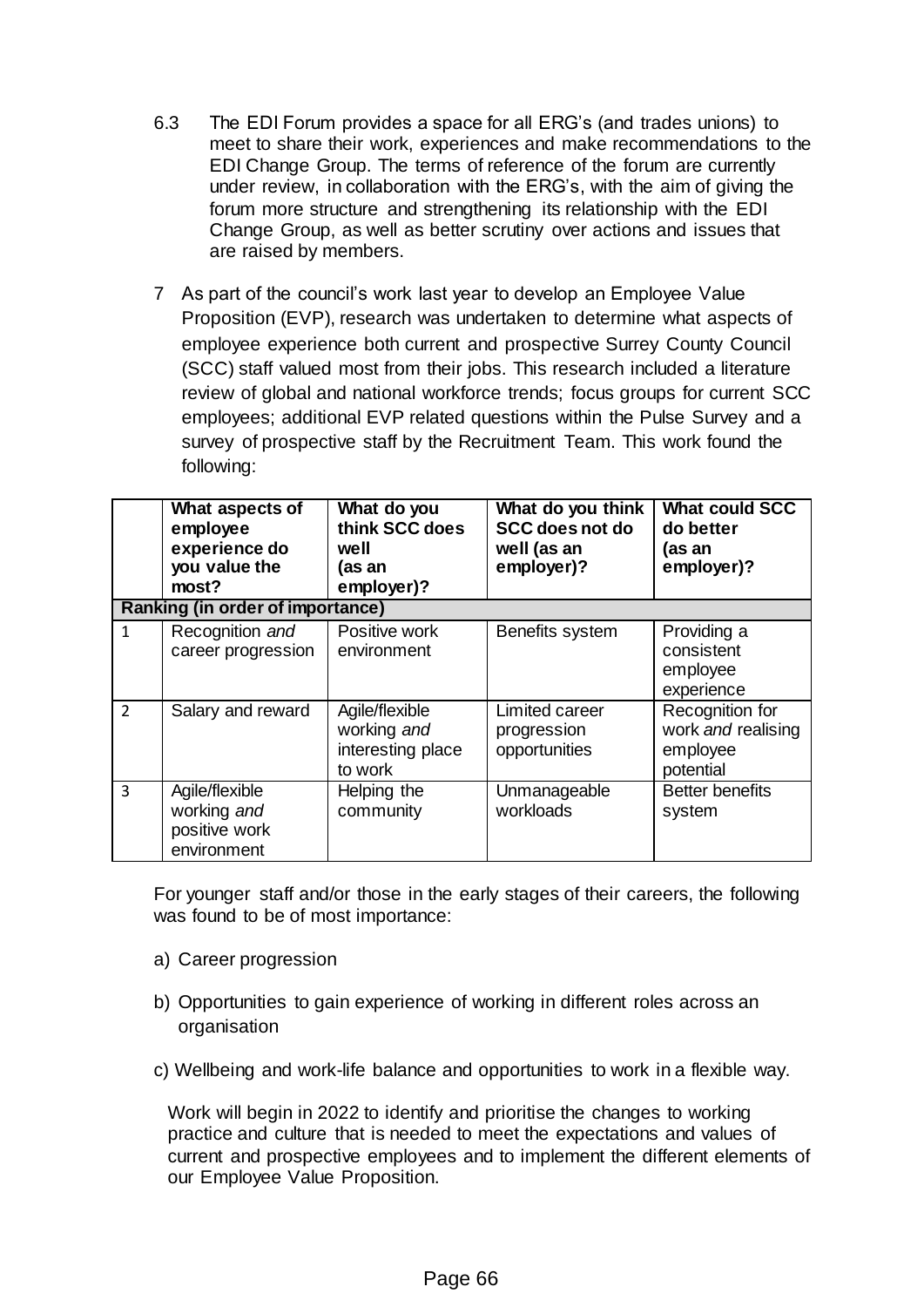8 New work streams have been initiated within our Early Careers Programme, with the goal of attracting young talent and increasing the percentage of employees under the age of 30, which is one of the Key Performance Indicators (KPI's) regularly reported to Committee.

There are two main elements to the Early Careers project now underway, which are detailed below. These workstreams will contribute to the outcomes of the Workforce of the Future programme and the insights and approaches designed with them will be used within Directorates to inform future talent strategy and resourcing practices.

8.1 Creating attractive developmental routes into the organisation for those who are early in their career by focusing on maximising and relaunching opportunities such as:

a) 'On the job' schemes such as Apprenticeships which provide a unique opportunity for social mobility and a range of diverse talent to enter the workforce at all levels of the organisation.

b) Work placements, T Levels, (technical work placement qualifications which are a new alternative to A' levels), and Research placements which serve to bring fresh ideas into the organisation on projects, have the potential to inspire the next generation of Local Government employee and, where paid, will enable us to tap into the gig economy

c) Continuing to recruit Leadership and Management trainees through the National Graduate Development Programme (NGDP)

8.2 Developing the experience and career progression of our current employees under 25 to inform our plan to become an employer of choice for young people. The initial focus will be to:

a) Engage current employees under 25 through focus groups and other methods to capture their current experience at SCC, from a support, development and career progression/prospects perspective (start April 2022)

b) External research with organisations such a Youth Employment UK to benchmark against (start March 2022)

- 9 Pay
- 9.1 At its meeting on 1 March 2022, PPDC approved a new simplified payment in respect of unsocial hours worked by staff in Adults and Children's Social Care. Trades unions are balloting their members and it is hoped that the scheme will come into effect from 1 April 2022.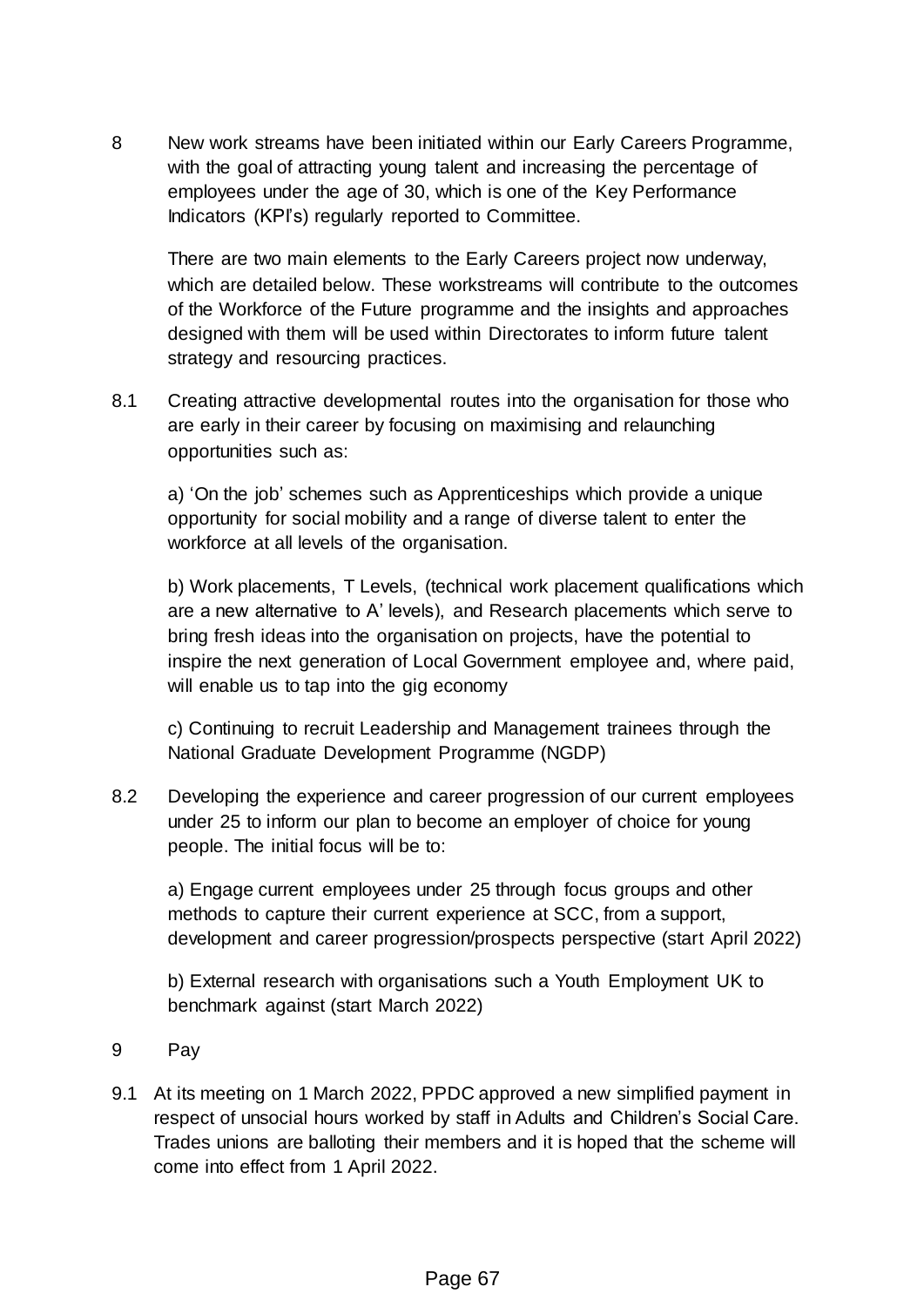- 9.2 Work is underway on producing a pay offer to staff on Surrey Pay. It is intended that an offer will be made to trades unions in late March/early April 2022.
- 9.3 The offer will focus on pay and pay related benefits such a pay progression and benefits.
- 9.4 There will also be a focus on the cost of living and proposals are currently being explored and evaluated, to mitigate the impact on staff.
- 10. Resourcing

2022 has seen a national record of job vacancies in comparison to 2020, where there were four unemployed people for every job in the UK, the ratio is now one for one. This leads to huge competition for candidates across all sectors. Applications have dropped considerably in the social care sector, but also in a number of skilled roles which were historically held by senior, experienced professionals e.g., waste and highways.

As a result of the above, efforts are being focused on attracting candidates by using the following methods:

- a. Analysing traffic source data to understand what digital platforms are resulting in hires and using these leads to further sponsor our roles in the relevant online fora so they are better optimised and reach appropriate audiences.
- b. Trialling new products such as Indeed Hiring Days for urgent roles which allow for a swift connection between hiring managers and candidates, meaning time to hire may be reduced.
- c. Ensuring we have a consistent yet diverse approach to reaching passive candidates through social media channels, advertising in magazines, websites and handbook updates and webinars.
- d. Working in partnership with Department for Work and Pensions (DWP), National Citizen Service and National Health Service (NHS) employment support groups to better link local candidates who are being supported back into work with our opportunities and hiring managers.
- e. Working closely with a high volume of hiring managers to review their recruitment and tailoring advert wording, application processes and supporting them in best practice to ensure they can adapt to candidates' needs.
- f. Regularly attending webinars and seminars and feeding any insights and data back to hiring teams to connect them more to the changes in the external market.
- g. Reviewing our recruitment and resourcing policies with Equality and Diversity leads to ensure our processes are inclusive.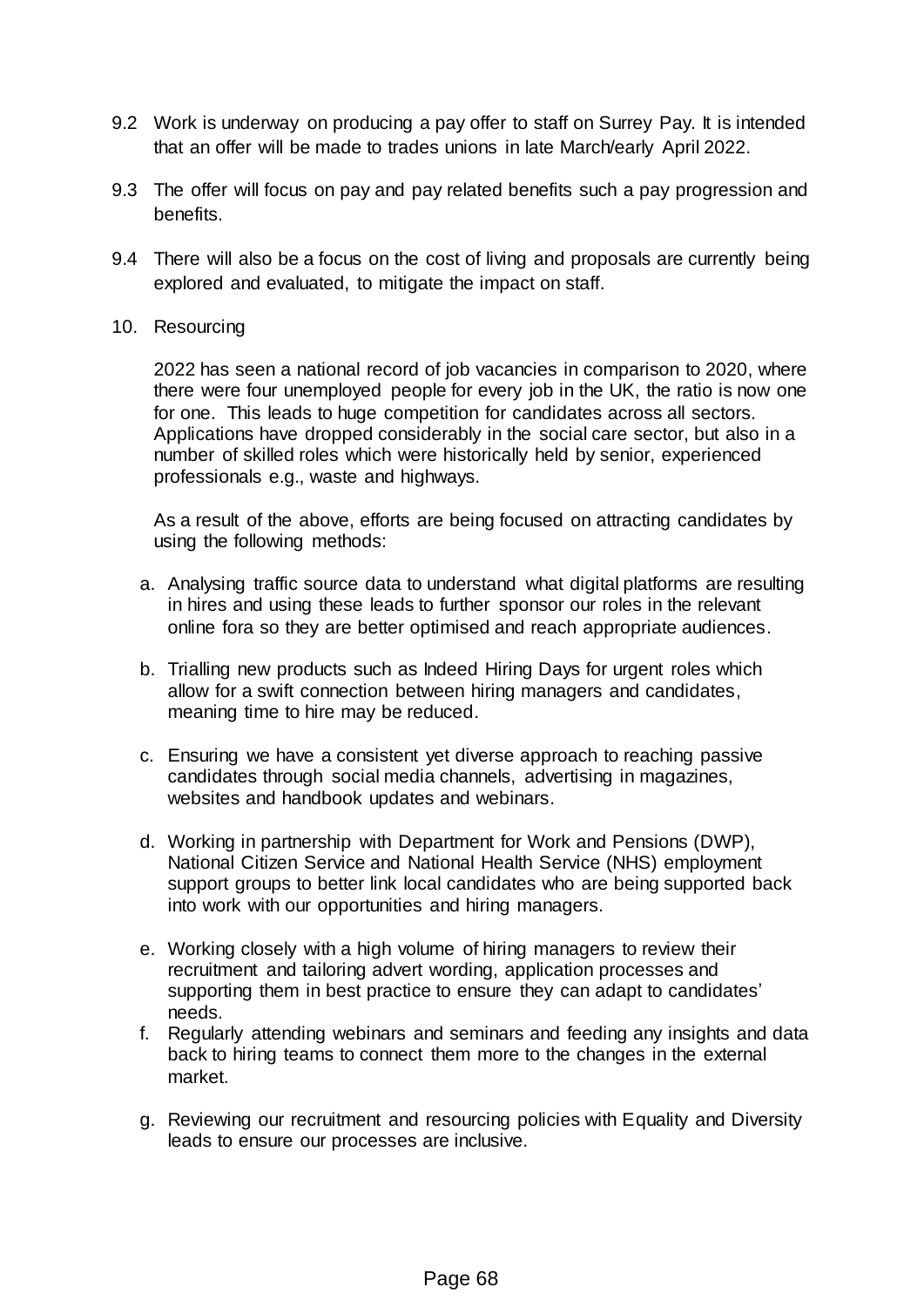10.1 The set-up of our own temporary recruitment agency, Connect2Surrey, as a Limited Liability Partnership with Commercial Services Kent Ltd, also means that we can focus on small, independent, local agencies to attract Surreybased candidates into temporary positions, (as well as continuing to use the larger more competitive agencies), which should see a positive impact in the long term, on the permanent candidate market.

Connect2Surrey was established on 1 February 2022 as a replacement for our previous third-party supplier of temporary resource, Adecco Plc, when the contract terminated after five years, as per the procured contract terms. The purpose of Connect2Surrey is to bring the sourcing and resourcing of temporary positions within the council in house, with the assistance of back office systems, expertise and staff from Commercial Services Kent Ltd, in a 50/50 partnership agreement. The aim is to generate income from our continuing need for temporary resource, source candidates from a wider and more local pool of agencies, academic institutions, faith sectors and charitable organisations and reduce the reliance on agency staff by seeking to turn temporary contracts into permanent ones for certain roles. The progress of the Joint Venture will be monitored by the Shareholders' Investment Panel and the Strategic Investment Board, as agreed by Cabinet in July 2021.

## **Committee Focus Areas**

- 11. The key areas of focus for Committee will be the improvement of the KPI's within the areas of employees from different ethnic minority backgrounds, disabilities and employees aged under 30. These are directly linked to the resourcing challenges that the organisation faces.
- 12. Voluntary turnover within the organisation is increasing, which is of concern, although the level is still below the national average. The focus will be on how we can improve our support of the workforce through a whole package of benefits, both financial and non-financial, including wellbeing, financial wellbeing support, career development opportunities and flexible working.
- 13. The particular challenge of social worker and social care worker attraction and retention, within the budget envelope will continue to be an area our resourcing teams will focus on.
- 14. A decision on a proposed pay deal will be sought by PPDC in quarter one of 2022/23 following negotiations with the trades unions.

#### **Recommendations:**